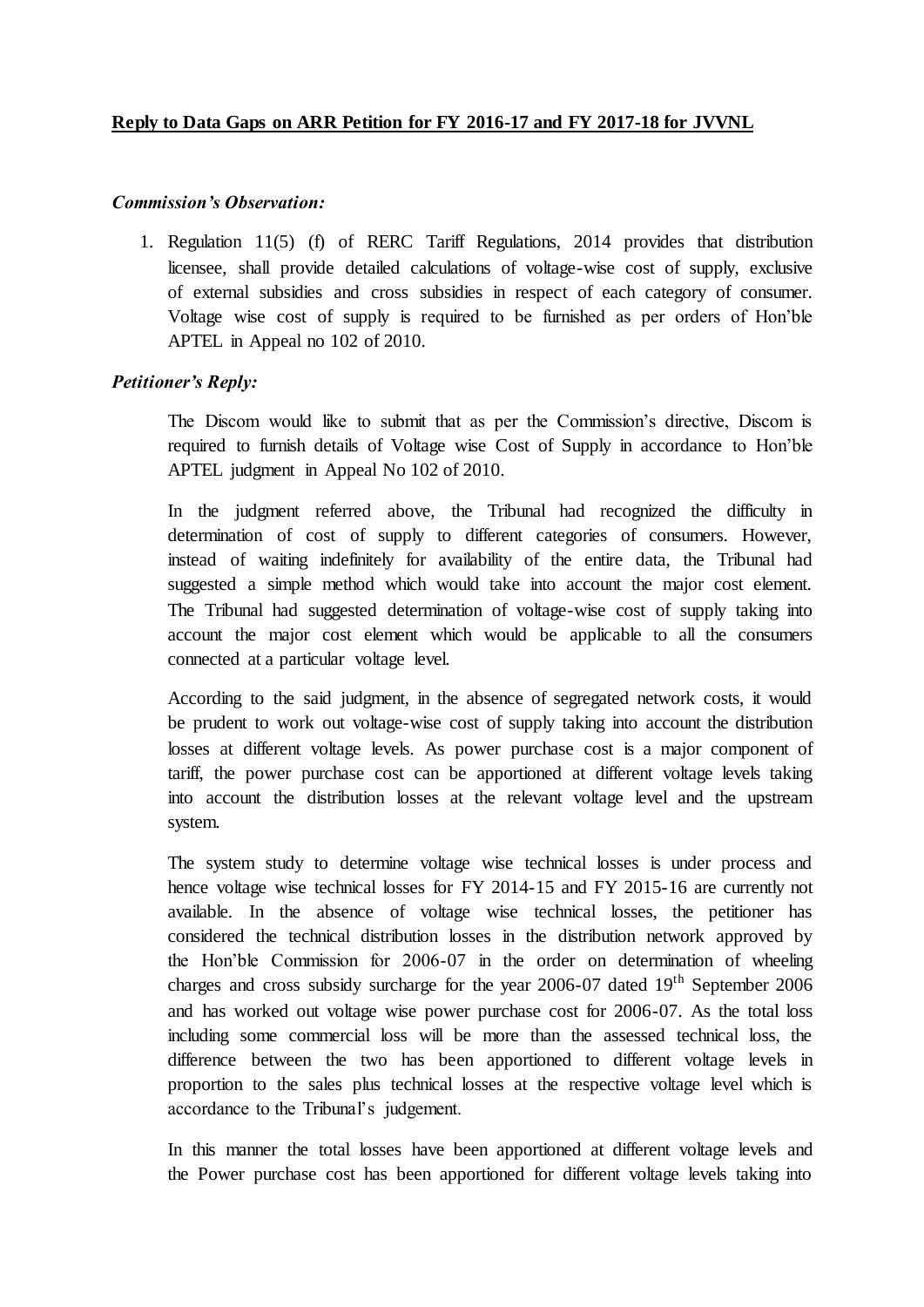account the total loss apportioned to the consumer categories connected to respective voltage levels. The following table gives the details of apportionment of total losses and power purchase cost for FY 2006-07**:** 

| Voltage wise Energy Input for FY 2006-07 |                      |                                     |                           |                                   |                         |                        |                       |                         |
|------------------------------------------|----------------------|-------------------------------------|---------------------------|-----------------------------------|-------------------------|------------------------|-----------------------|-------------------------|
| Voltage<br>Level                         | <b>Sales</b><br>(MU) | Voltage<br>wise<br>Tech<br>Loss (%) | Trans-<br>mission<br>Loss | Sales $+$<br>Tech<br>Loss<br>(MU) | Tech.<br>Losses<br>(MU) | Comm<br>Losses<br>(MU) | Total<br>Loss<br>(MU) | Energy<br>Input<br>(MU) |
| 132 KV                                   | 537.01               | 0%                                  | 5.60%                     | 568.86                            | 31.86                   | 101.39                 | 133.25                | 670.25                  |
| 33 KV                                    | 613.72               | 3.80%                               | 5.60%                     | 675.81                            | 62.09                   | 120.45                 | 182.54                | 796.26                  |
| 11 KV                                    | 1,150.73             | 8.80%                               | 5.60%                     | 1,389.41                          | 238.68                  | 247.64                 | 486.32                | 1,637.05                |
| LT                                       | 5,370.07             | 16.55%                              | 5.60%                     | 7,769.83                          | 2,399.76                | 1,384.83               | 3,784.59              | 9,154.67                |
| <b>Total</b>                             | 7,671.53             |                                     |                           | 10,403.92                         | 2,732.39                | 1,854.31               | 4,586.70              | 12,258.23               |

To compute voltage wise power purchase cost, average power purchase cost per unit has been computed by taking the total power purchase quantum and cost.

| Average Power Purchase Cost FY 2006-07                  |         |           |  |  |
|---------------------------------------------------------|---------|-----------|--|--|
| <b>Total Power Purchase Quantum</b>                     | MU      | 12.258.23 |  |  |
| Total Power Purchase Cost (Excluding transmission cost) | Rs. Cr. | 2.451.55  |  |  |
| Average Power Purchase Cost per Unit                    | Rs./kWh | 2.00      |  |  |

Based on the above values, voltage wise power purchase cost for FY 2006-07 has been computed and shown in the table below

| Voltage wise Power Purchase Cost FY 2006-07 |                      |                                             |                                                         |                             |  |  |
|---------------------------------------------|----------------------|---------------------------------------------|---------------------------------------------------------|-----------------------------|--|--|
| Voltage<br>Level                            | Energy Input<br>(MU) | Average Power<br>Purchase Cost<br>(Rs./kWh) | <b>Total Power</b><br><b>Purchase Cost</b><br>(Rs. Cr.) | % of Power<br>Purchase Cost |  |  |
| 132 KV                                      | 670.25               | 2.00                                        | 134.05                                                  | 5.47%                       |  |  |
| 33 KV                                       | 796.26               | 2.00                                        | 159.25                                                  | 6.50%                       |  |  |
| 11 KV                                       | 1,637.05             | 2.00                                        | 327.40                                                  | 13.35%                      |  |  |
| LT                                          | 9,154.67             | 2.00                                        | 1,830.86                                                | 74.68%                      |  |  |
| <b>Total</b>                                | 12.258.23            | 2.00                                        | 2,451.55                                                | 100.00%                     |  |  |

The consumer mix in FY 2006-07 predominantly had LT consumers which is the case in FY 2016-17 and FY 2017-18. Also, the technical losses in LT category will remain the highest and technical losses in 132 KV will be negligible, therefore the petitioner has assumed that the proportion of voltage wise power purchase cost will remain the same for FY 2016-17 and 2017-18. Based on this assumption total power purchase cost has been apportioned at different voltage levels for the three years and shown in the tables below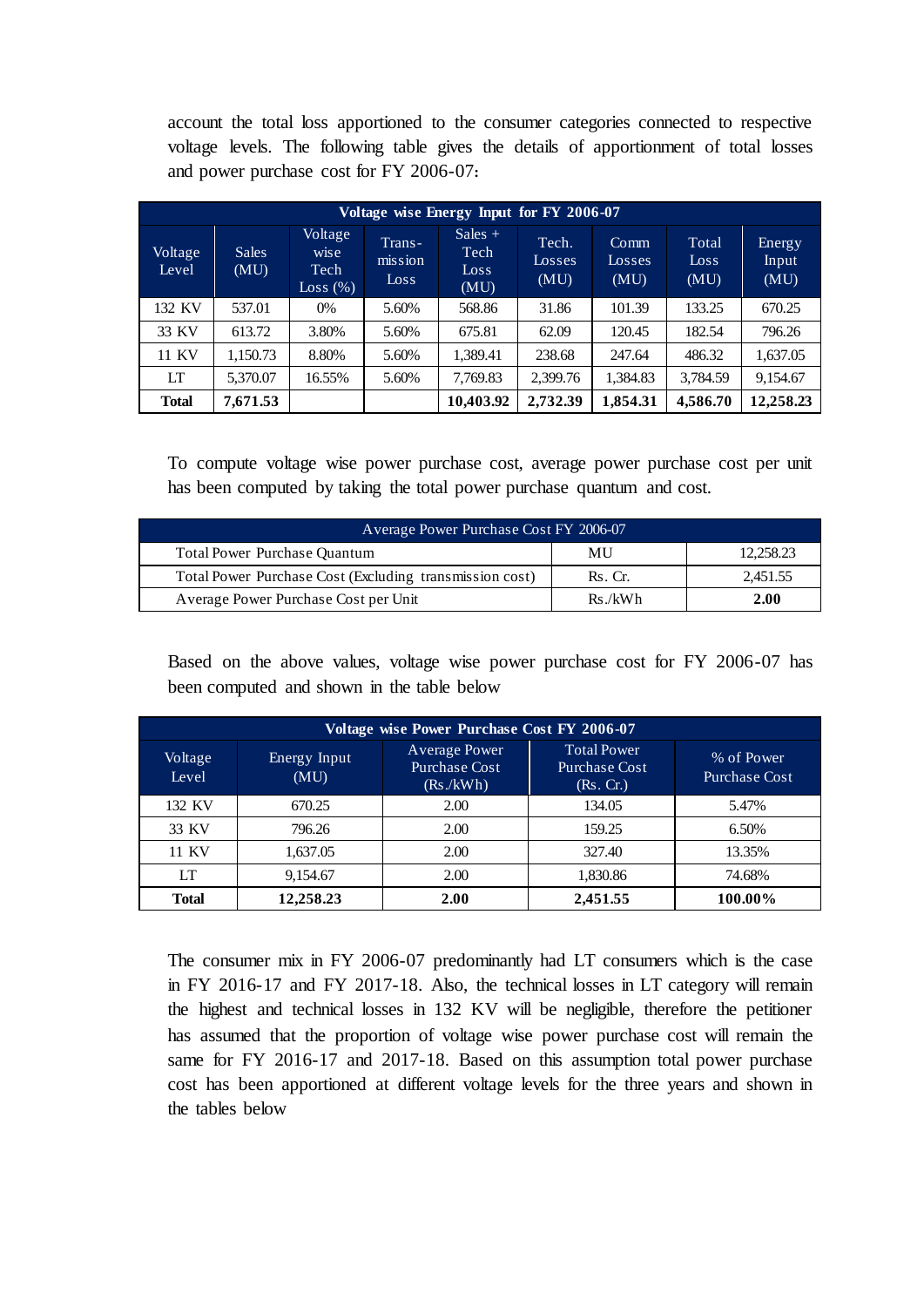| FY 2016-17                        | 132 KV   | 33 KV    | 11 KV    | LТ        | Total     |
|-----------------------------------|----------|----------|----------|-----------|-----------|
| <b>Sales</b>                      | 1.051.86 | 2.103.72 | 2.103.72 | 14.044.26 | 19.303.55 |
| Power Purchase Cost               | 167.03   | 415.89   | 474.86   | 9.593.39  | 10.651.18 |
| Power purchase Cost per Unit Sold | 1.59     | 1.98     | 2.26     | 6.83      | 5.52      |

| FY 2017-18                        | 132 KV   | 33 KV    | 11 KV    | LТ        | Total     |
|-----------------------------------|----------|----------|----------|-----------|-----------|
| Sales                             | 1.027.11 | 2.054.23 | 2.054.23 | 16.209.89 | 21.345.47 |
| Power Purchase Cost               | 185.49   | 461.86   | 527.34   | 10.653.65 | 11.828.34 |
| Power purchase Cost per Unit Sold | 1.81     | 2.25     | 2.57     | 6.57      | 5.54      |

According to the Hon'ble Tribunal's Judgment, in absence of segregated network costs, all the other costs such as Return on Equity, Interest on loan, Depreciation, interest on working capital and O&M costs can be pooled and apportioned equitably to all categories to determine the cost of supply.

Various elements and computation of network cost per unit has been presented in the table below

| <b>Elements</b>                     | Unit    | FY 2017-18 | FY 2017-18 |
|-------------------------------------|---------|------------|------------|
| O&M Cost                            | Rs. Cr. | 1,520.21   | 1,658.63   |
| Depreciation                        | Rs. Cr. | 772.69     | 877.96     |
| <b>Interest and Finance Charges</b> | Rs. Cr. |            |            |
| <b>Interest on Working Capital</b>  | Rs. Cr. | 2,417.43   | 2,503.46   |
| RoE                                 | Rs. Cr. | 0.00       | 0.00       |
| <b>Transmission Cost</b>            | Rs. Cr. | 1,473.10   | 1,665.29   |
| Contribution to Contingency Reserve | Rs. Cr. | 0.00       | 0.00       |
| Other Expenses                      | Rs. Cr. | 0.00       | 0.00       |
| Less: NTI                           | Rs. Cr. | 317.10     | 332.95     |
| Less: Income from wheeling charges  | Rs. Cr. | 141.67     | 223.67     |
| Less: Income from Trading Activity  | Rs. Cr. | 515.84     | 970.27     |
| <b>Total Cost</b>                   | Rs. Cr. | 5,208.82   | 5,178.45   |
| Units Sold                          | MU      | 19,303.55  | 21,345.47  |
| Network Cost per Unit               | Rs./kWh | 2.70       | 2.43       |

Based on the methodology suggested by the Hon'ble Tribunal and details provided above, the voltage wise cost of supply for FY 2016-17 and 2017-18 has been computed and shown in the following tables

| FY 2016-17                        | 132 KV   | 33 KV    | 11 KV    | LТ        | Total     |
|-----------------------------------|----------|----------|----------|-----------|-----------|
| Sales                             | 1.051.86 | 2,103.72 | 2,103.72 | 14,044.26 | 19,303.55 |
| Power purchase Cost per Unit Sold | 1.59     | 1.98     | 2.26     | 6.83      | 5.52      |
| Network Cost per Unit             | 2.70     | 2.70     | 2.70     | 2.70      | 2.70      |
| <b>Total Cost of Supply</b>       | 4.29     | 4.68     | 4.96     | 9.53      | 8.22      |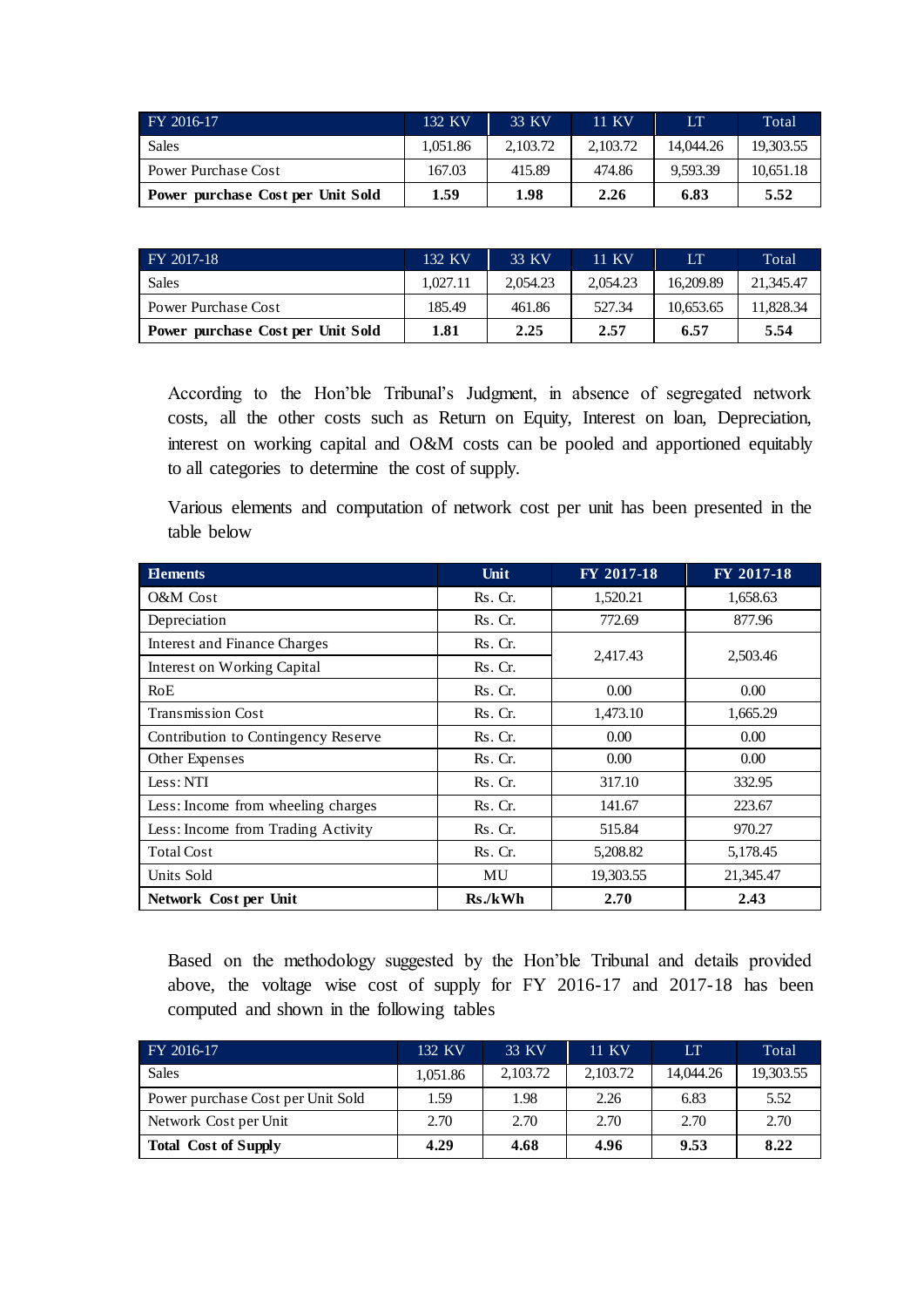| FY 2017-18                        | 132 KV   | 33 KV    | 11 KV    | LT        | Total     |
|-----------------------------------|----------|----------|----------|-----------|-----------|
| <b>Sales</b>                      | 1.027.11 | 2.054.23 | 2.054.23 | 16.209.89 | 21,345.47 |
| Power purchase Cost per Unit Sold | 1.81     | 2.25     | 2.57     | 6.57      | 5.54      |
| Network Cost per Unit             | 2.43     | 2.43     | 2.43     | 2.43      | 2.43      |
| <b>Total Cost of Supply</b>       | 4.23     | 4.67     | 4.99     | 9.00      | 7.97      |

2. As per Regulation 11(5) (g) of RERC Tariff Regulations, 2014 please provide that statement showing calculations of the amount of cross subsidy in the existing tariff.

# *Petitioner's Reply:*

The Discom submits that the statement showing calculations of the amount of cross subsidy in the existing tariff is as below:-

| Category of Consumers    | <b>FY 17</b> | <b>FY 18</b> |
|--------------------------|--------------|--------------|
| Domestic                 | $-20.31\%$   | $-14.09\%$   |
| Non-Domestic             | 9.18%        | 20.49%       |
| Public Street Light      | $-19.29\%$   | $-12.90\%$   |
| Agriculture (Metered)    | $-40.39\%$   | $-37.17\%$   |
| Agriculture (Flat)       | $-34.67\%$   | $-31.08\%$   |
| Small Industry           | $-16.14%$    | $-10.96\%$   |
| Medium Industry          | $-7.87\%$    | $-1.64%$     |
| Large Industry           | $-5.66\%$    | 1.50%        |
| Public Water Works (S)   | $-22.87%$    | $-16.82%$    |
| Public Water Works (M)   | $-12.76%$    | $-6.39\%$    |
| Public Water Works (L)   | $-11.65%$    | $-4.92\%$    |
| Mixed Load / Bulk Supply | $-10.49%$    | $-3.99\%$    |
| Electric Traction        | 9.75%        | N/A          |
| <b>Total</b>             | $-19.22\%$   | $-13.31\%$   |

# **Table: Amount of Cross Subsidy in Existing Tariff:**

### *Commission's Observation:*

3. Please furnish the basis of considering the availability shown in respect of RVUN, NTPC, NHPC, IPP/UMPP & other sources as mentioned in format 3.1. Reasons for showing lower availability from various plants as compared to previous year may also be indicated.

# *Petitioner's Reply:*

It is submitted that the Discom would be in a power surplus scenario in the upcoming years. Considering the power market scenario and prevailing conditions it would not be economically viable to sell off the surplus power at the rates discovered in the exchange. These rates are found to be at a lower side and the average rate at which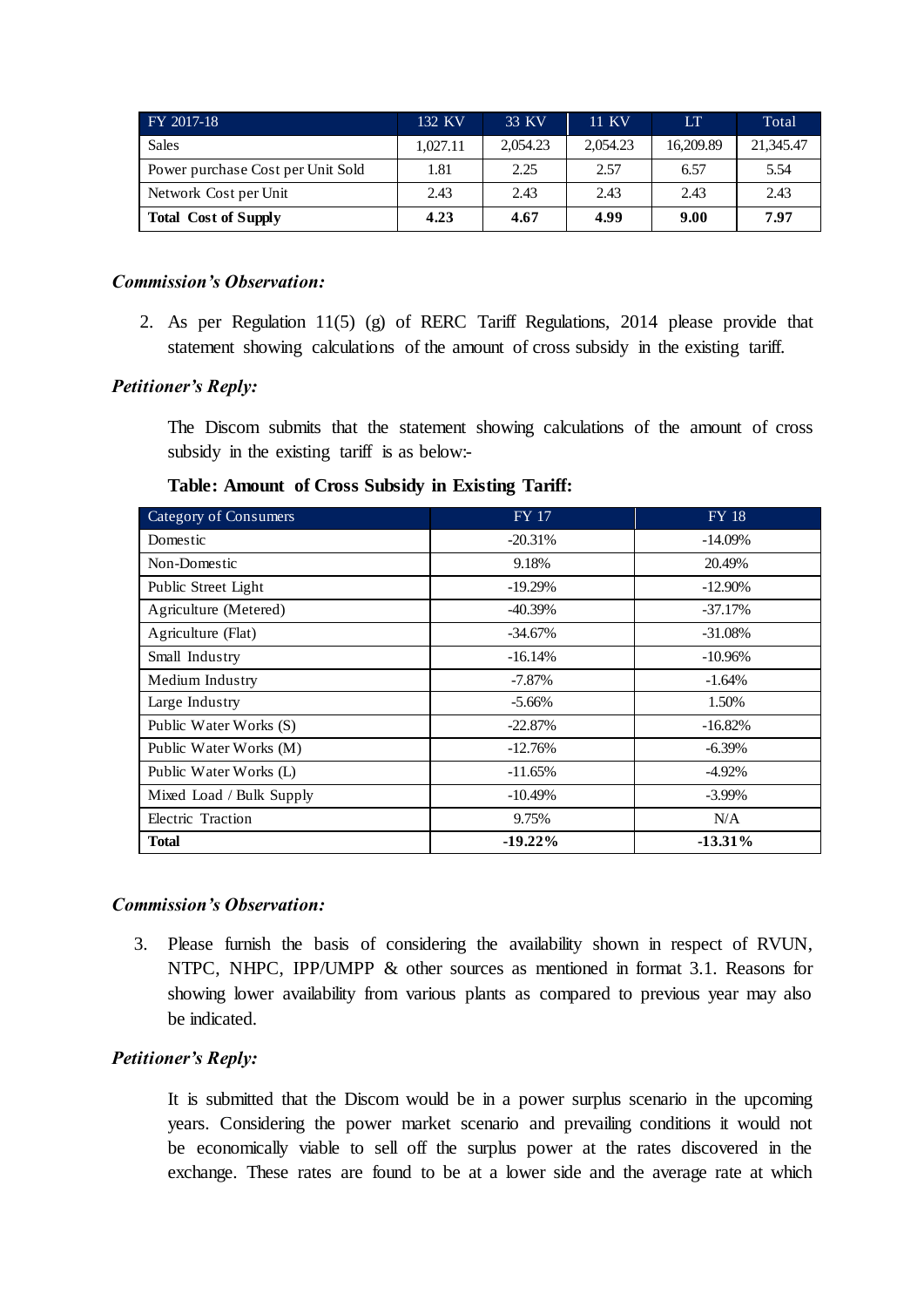power is sold off in the exchange tends to be around 2.50 Rs/unit in the previous years. This is even less than the rate of 4.00 Rs/unit as approved by the Hon'ble Commission in its previous tariff order for sale of surplus power through exchange. Thus in order to minimize the financial impact of the same and optimize the power purchase cost, the Petitioner has taken a prudent call and accordingly proposed to scheduled power from the various sources as mentioned in Form 3.1.

The Discom however would also like to submit that the normative generation based on the capacity allotted to Rajasthan, normative availability and auxiliary consumption for the various sources mentioned in format 3.1 attached as **Annexure A** for the kind consideration of Hon'ble Commission.

### *Commission's Observation:*

4. Furnish the details of loan and interest amount for FY 2016-17 and FY 2017-18 in Format 3.7 along with the basis of computation for average interest rate. Further, the interest rate as furnished for FY 2015-16 in the ARR petition is stated as 12.40% in format 3.7 whereas interest rate in true up petition for FY 2015-16 in format 3.10 is shown as 14.81%. Please clarify the same.

# *Petitioner's Reply:*

The Discom submits that projections for long term loans and interest amount for FY 2016-17 and 2017-18 have been done on normative basis considering the average rate of interest as per the rate observed in previous year. The average rate of interest in Format 3.7 is the weighted average rate of interest as per actual loans of FY 2014-15. The Petitioner submits that in order to compute the interest on long term loans for FY 2016-17, the closing balance of term loans of FY 2015-16 is considered as the opening balance of loans in FY 2016-17. However the loans pertaining to additional power purchase in FY 2015-16 as shown in the true up formats for FY 2015-16 have not been considered for computation. Hence the difference in rate of interest. It is also submitted that the term loans and interest amount is computed on normative basis for FY 2016-17 and FY 2017-18 and details pertaining to same are as mentioned in the Format.

# *Commission's Observation:*

5. Furnish the plant wise power purchase in terms of energy and cost for 10 months of FY 2016-17.

# *Petitioner's Reply:*

The Discom submits the plant wise power purchase in terms of energy and cost for FY 2016-17 attached as **Annexure B** along with this reply for the kind consideration of Hon'ble Commission.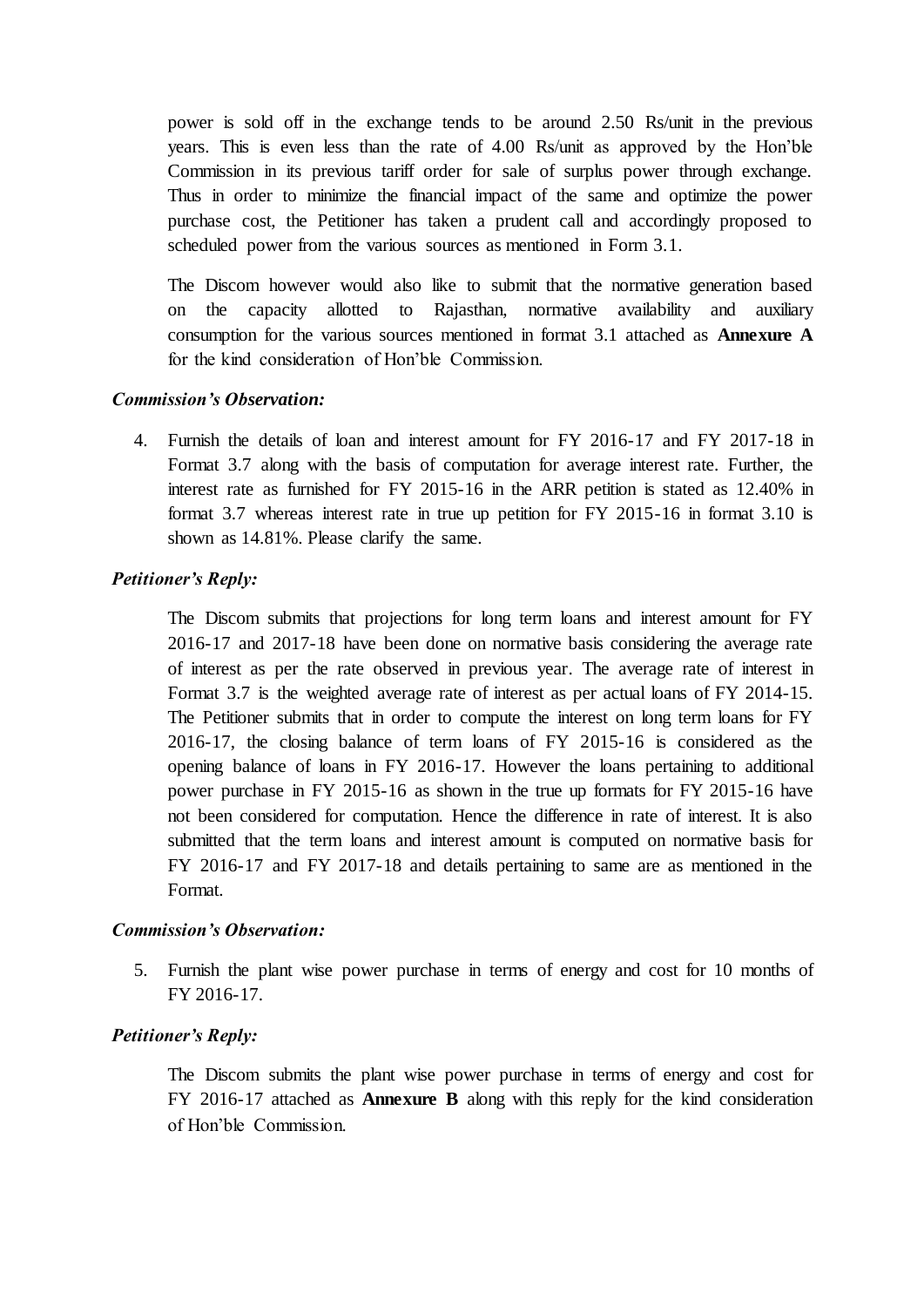6. Furnish the energy sales for different categories for 10 months of FY 2016-17 and details of new connection released during first 10 months under domestic category and number of domestic connections expected to be released in remaining period of FY 2016-17 and FY 2017-18.

# *Petitioner's Reply:*

The Discom submits that the energy sale for different categories for FY 2016-17 is attached as **Annexure C** for the kind consideration of Hon'ble Commission. The Discom also submits that 217831 new domestic connections have been released during FY 2016-17 and approximately same number of connections is expected to be released in FY 2017-18 also.

# *Commission's Observation:*

7. Please furnish the detailed information of loans/debts takeover under UDAY, effective rate of interest after takeover of loans/debts and also furnish the measures taken by the Discom for restructuring of remaining loans/debts after takeover to reduce the interest burden if any.

# *Petitioner's Reply:*

The Discom would like to submit that under the UDAY scheme 75% of debt was to be taken over by GoR. The GoR has taken over the 75% debt/loans, the detailed information on which is submitted as **Annexure D (I) & (II)** for the kind consideration of Hon'ble Commission. For the remaining 25% debt a merchant banker has been appointed by the Discom for restructuring of remaining loans after takeover and conversion into bonds to reduce the interest burden.

Also, as per clause 21 (5) of Regulation 2014:

*"The rate of interest shall be the weighted average rate of interest calculated on the basis of the actual loan portfolio at the beginning of each year applicable to the regulated business of the Generating Company or Licensee as the case may be:*

*Provided that the weighted average interest rate allowed by the Commission for normative loans shall continue to be applicable to the outstanding normative loans:*

*Provided further that if there is no actual loan for a particular year but normative loan is still outstanding, the last available weighted average rate of interest shall be considered:*

*Provided further that if the regulated business of the Generating Company or Licensee, as the case may be, does not have actual loan, then the weighted average rate of interest of the Generating Company or Licensee as a whole shall be considered."*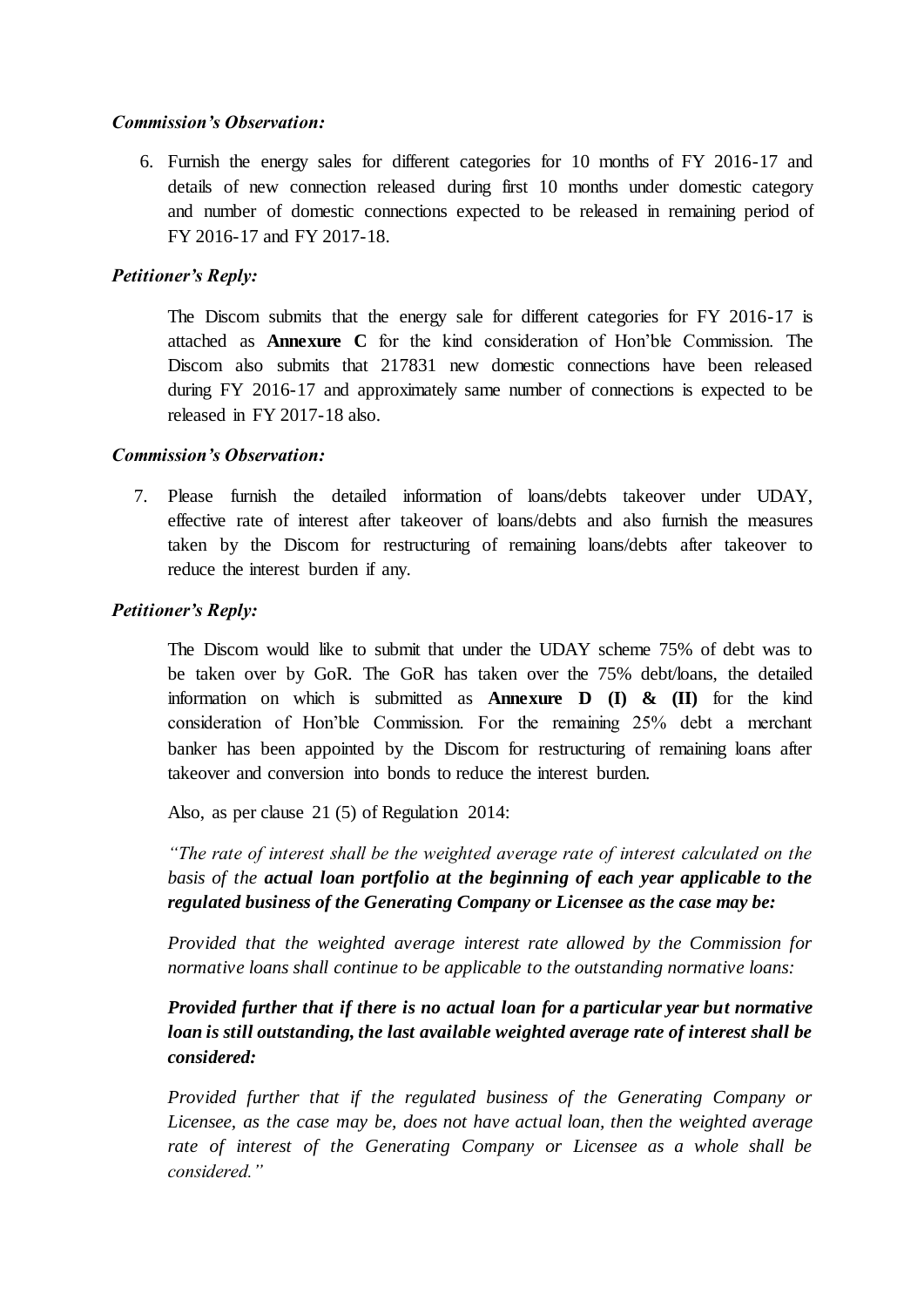Thus, in lieu of the above the average rate of interest is taken as 12.40% for FY16-17 and FY17-18

# *Commission's Observation:*

8. It has been observed that there is difference between Loss targets stated in UDAY MoU and distribution loss targets submitted by the Discom in their ARR petition for FY 2016-17 and FY 2017-18. Reasons for same may be explained.

# *Petitioner's Reply:*

The Discom would like to submit that the loss targets under UDAY for FY 2015-16 and FY 2016-17 was 27.5% and 22% respectively. However, the actual distribution loss achieved in FY 2015-16 was 31.90%. Thus, to keep a realistic trajectory, the Discom has revised the target in their taskforce meeting to 25% for FY 16-17.

In order to achieve envisaged operational efficiency and bring around improvements, various measures are being taken. These steps include restricting power supply in areas with high AT&C losses, performance monitoring and management system, 100% feeder and DT metering, AMR metering for high value consumers, energy audit & accounting at feeder level, feeder segregation, Mukhyamantri Vidhyut Sudhar Yojana, etc. Loss reduction targets have been prepared at the division/circle/zonal level and concerned officials have been made responsible for achieving the loss reduction targets. At the same time, efforts are also being made to reduce theft and other illegal activities by undertaking name and shame campaign and aggressive vigilance drives. Further, the capital investment plans are also on-going to achieve the distribution loss trajectory set forth by the Commission.

Also, as per the MoU signed between Jaipur Discom, GoR and MoP, the Discom shall strive to achieve the target of 15% by FY18-19. The respective clause of the MoU has been reproduced again for the kind consideration of Hon'ble Commission.

"*The DISCOM shall endeavor to reduce AT&C losses from 32.00% in FY 2014-15 to 15% by FY 2018-19 as per the following trajectory:* 

| <b>Year</b> | FY 2015-16 | FY 2016-17 | <b>FY 2017-18</b> | <b>FY 2018-19</b> |
|-------------|------------|------------|-------------------|-------------------|
| AT&C loss   | 28%        | 22%        | 18.5%             | 15%               |

*However, if the target in a particular year is not met, then the DISCOM shall strive to achieve the targets in the subsequent years so as to achieve the desired target of 15% AT&C losses by FY 2018-19."*

# *Commission's Observation:*

9. In format 2.1 for FY 2017-18, the petitioner has shown 10 number of consumers under Electric Traction category, whereas corresponding sales and connected load have been shown as NIL. Clarify the same.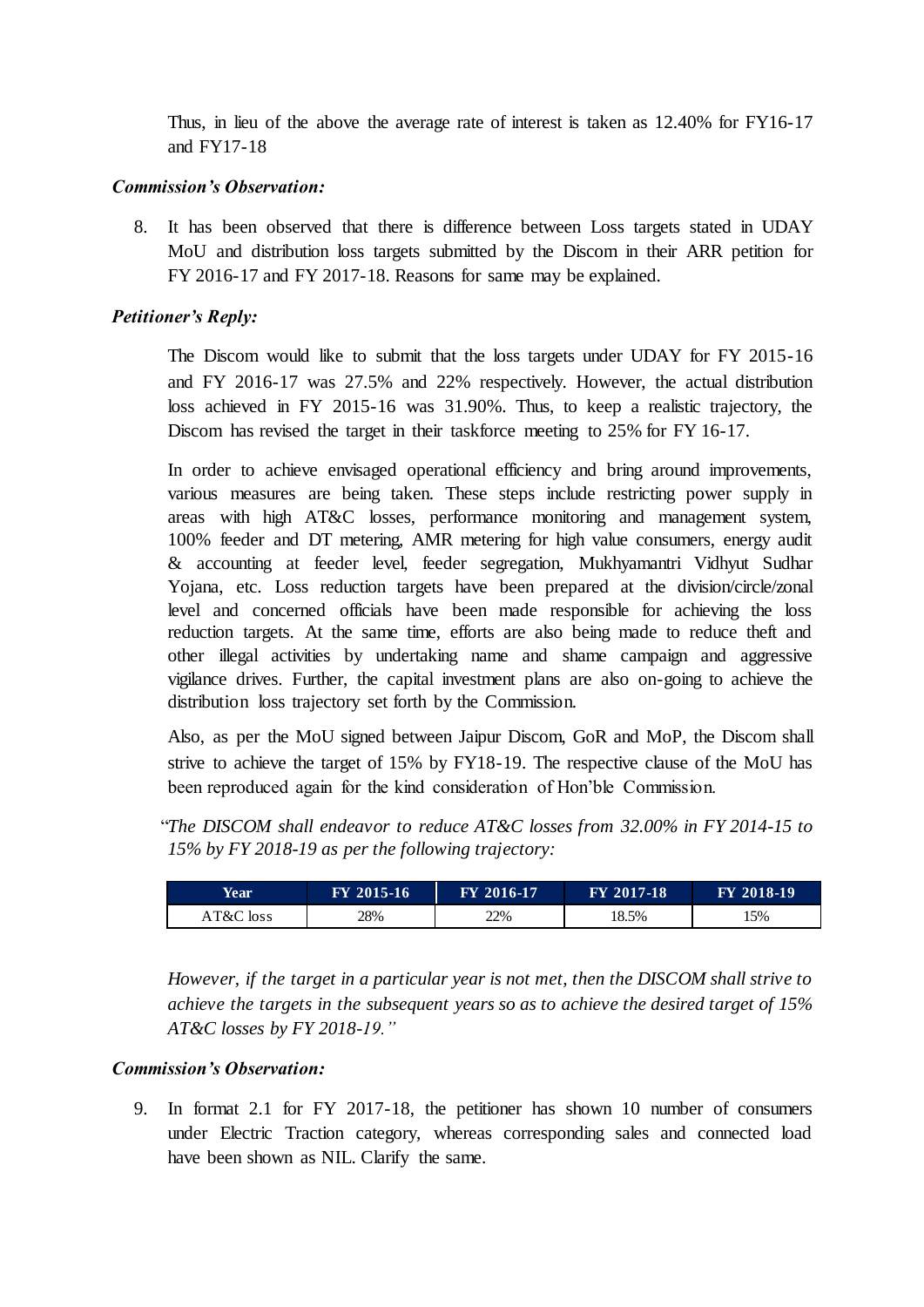### *Petitioner's Reply:*

The Discom submits that 10 number of consumers mentioned under Electric Traction category in Format 2.1 is due to typographical error and there would not be any consumers under this category for FY 2017-18.

#### *Commission's Observation:*

10. In format 2.1, Basis of calculation of fixed charges in cases of HT consumers may be furnished.

# *Petitioner's Reply:*

The Discom would like to submit that in order to arrive at the revenue from fixed charges in HT category, it has considered a power factor of 0.85 to convert the connected load into kVA and then accordingly multiplied it by the Commission approved fixed charges.

However the average load factor tends to below 75% and it may be a more practical approach to consider the minimum billing demand of 75% to compute the revenue from fixed charges.

#### *Commission's Observation:*

11. Reasons for decrease in connected load in small Industry (LT-5) and Medium Industry (LT-6 & HT-3) categories in spite of increase in number of consumers as per data submitted in Format 2.1 be furnished.

# *Petitioner's Reply:*

It is submitted that the connected load for the above mentioned categories is as shown in the table below. The typographical error in the earlier submitted petition is highly regretted.

| Category               | <b>FY 2016-17</b> | <b>FY 2017-18</b> |
|------------------------|-------------------|-------------------|
| Small Industry (LT-5)  | 415.328           | 437.164           |
| Medium Industry (LT-6) | 525,175           | 535.232           |
| Medium Industry (HT-3) | 132.216           | 134,748           |

# *Commission's Observation:*

12. In format 2.5 for FY 2015-16, details of domestic consumers may be furnished.

# *Petitioner's Reply:*

The Discom submits that details of domestic consumers have been furnished and is being resubmitted as **Annexure E** attached along with this reply for the kind consideration of Hon'ble Commission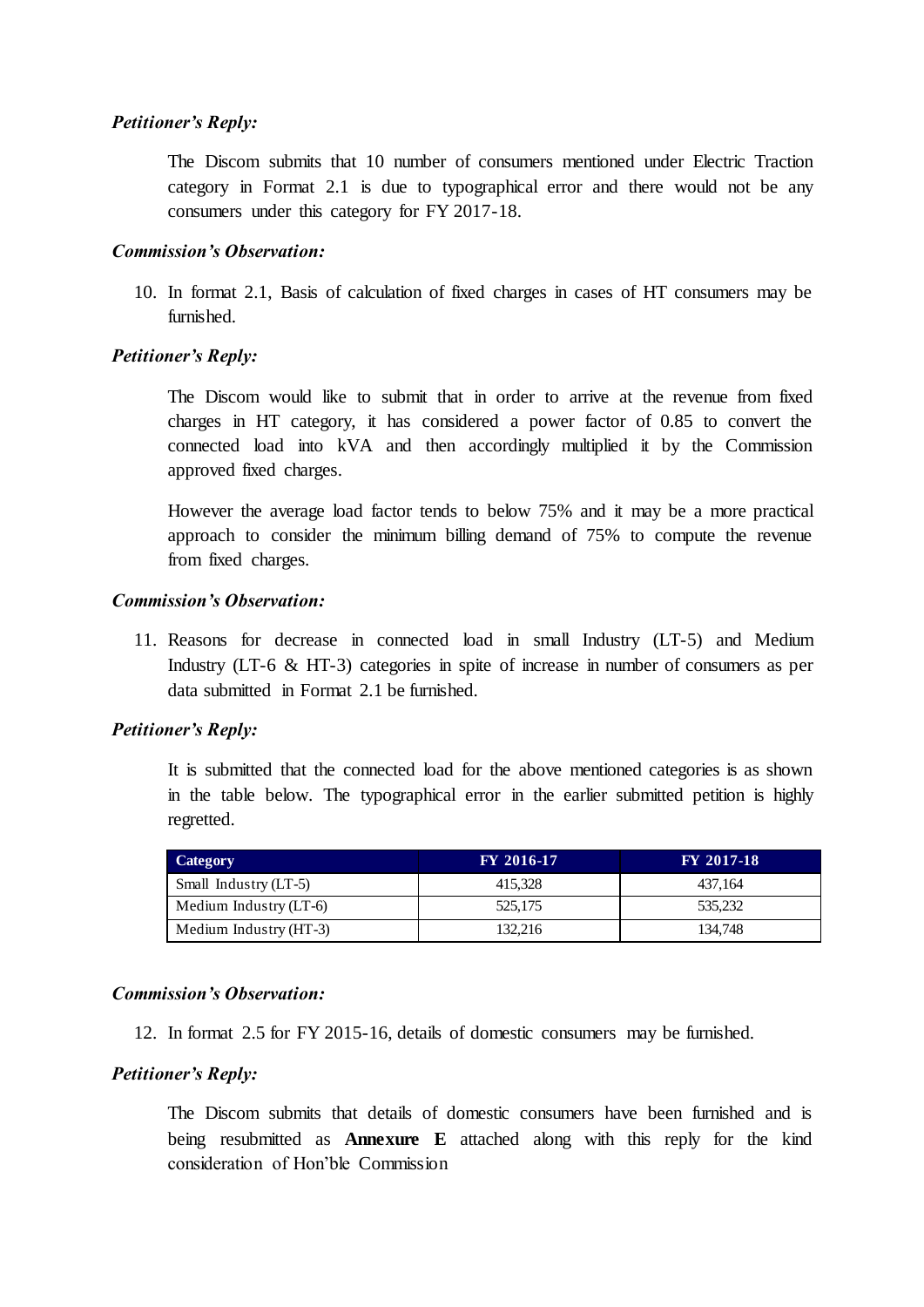13. In Format 3.1 please furnish the details of variable cost per unit and annual fixed charges.

# *Petitioner's Reply:*

The Discom submits that the variable cost per unit and annual fixed charges in Form 3.1 is being submitted as **Annexure F (I) & (II)** attached along with this reply for the kind consideration of Hon'ble Commission

# *Commission's Observation:*

14. In Format 3.4 and 3.5 please indicate contracted capacity and tariff details.

# *Petitioner's Reply:*

The Discom would like to submit that the Format 3.4 and 3.5 is completed and submitted as **Annexure G** for the kind consideration of Hon'ble Commission.

# *Commission's Observation:*

15. Depreciation rates stated in Format 3.6 are not matching with the rates prescribed. Provide the reason for same.

# *Petitioner's Reply:*

The Discom would like to submit that the rates prescribed are applicable for assets life up to 12 years whereas the composition of assets considered while calculating the depreciation in Format 3.6 consists of assets which are older than 12 years, thus the depreciation rate reduces for those assets in subsequent years. Hence there is a difference between rates mentioned in Format 3.6 as compared to those prescribed. The clause from the Regulations 2014 is reproduced again for the kind reference of the Hon'ble Commission:

*"Depreciation shall be calculated annually based on Straight Line Method (SLM) and at rates specified in Annexure-I to these Regulations for the assets of the generating station, transmission system and distribution system:*

*Provided that the remaining depreciable value as on 31st March of the year closing after a period of 12 years from date of commercial operation shall be spread over the balance useful life of the assets."*

# *Commission's Observation:*

16. Complete information in format 3.8 may be furnished with reconciliation of same with audited accounts for FY 2015-16.

# *Petitioner's Reply:*